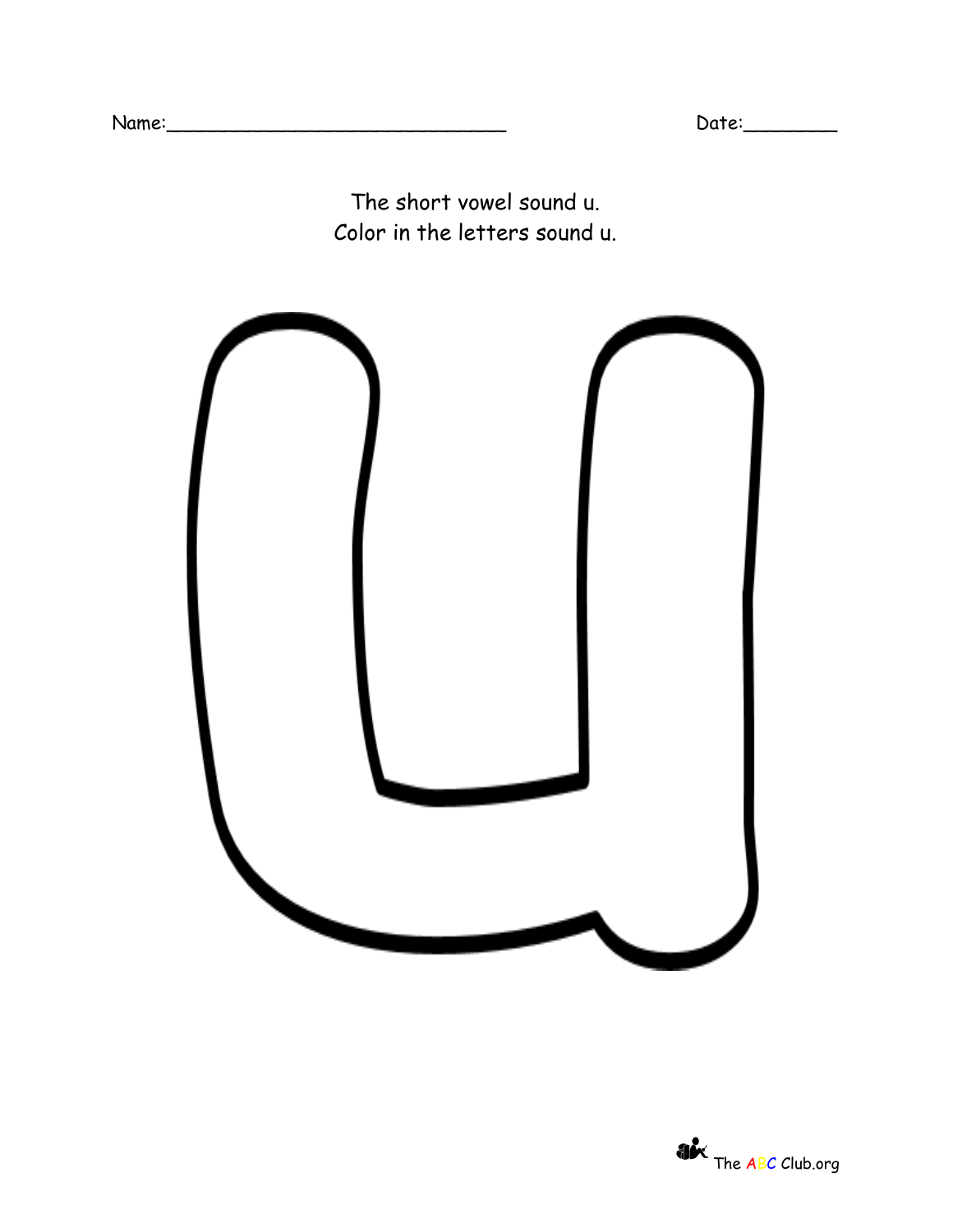The short vowel sound u. Trace the dots with a crayon, pencil or paint marker.



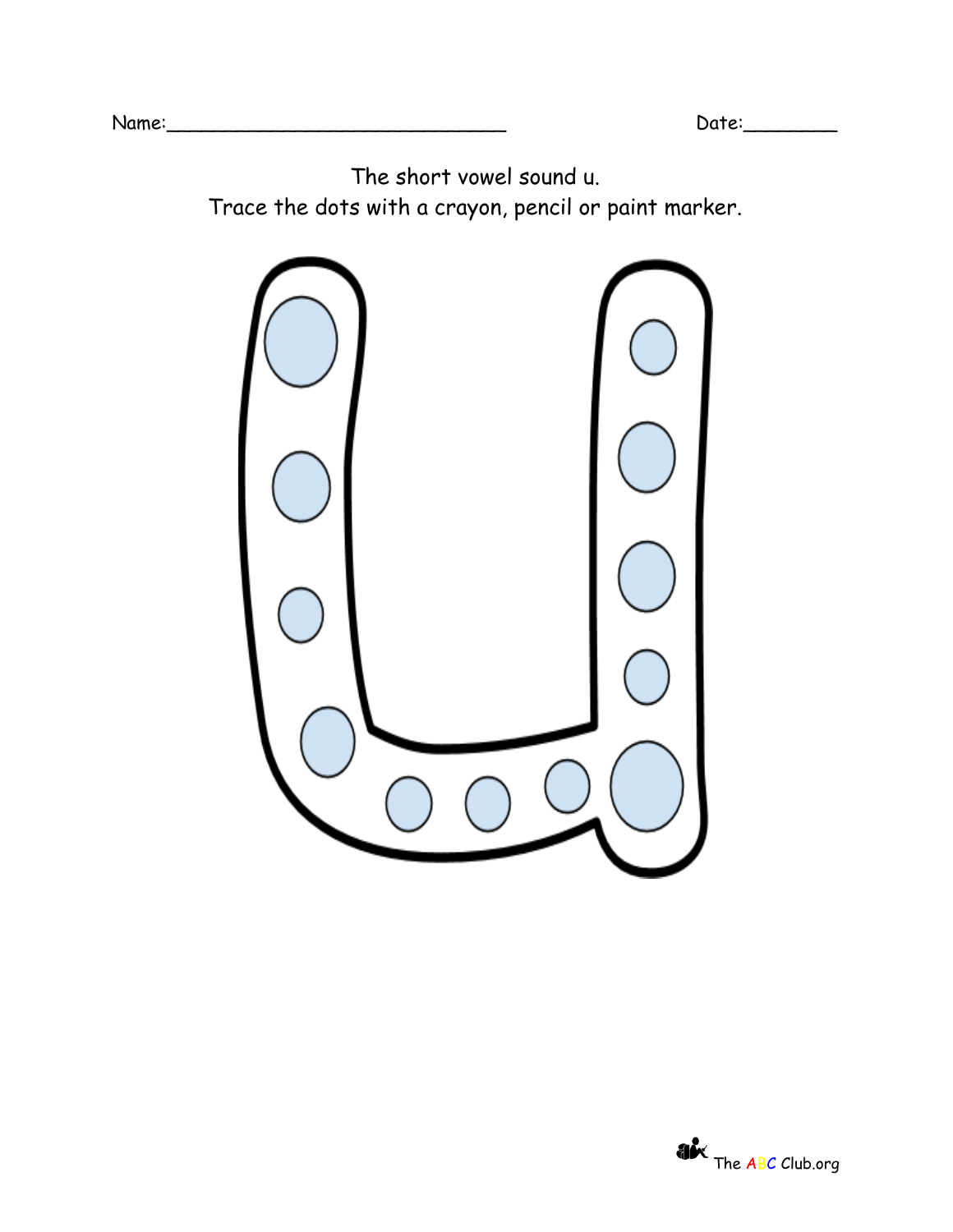

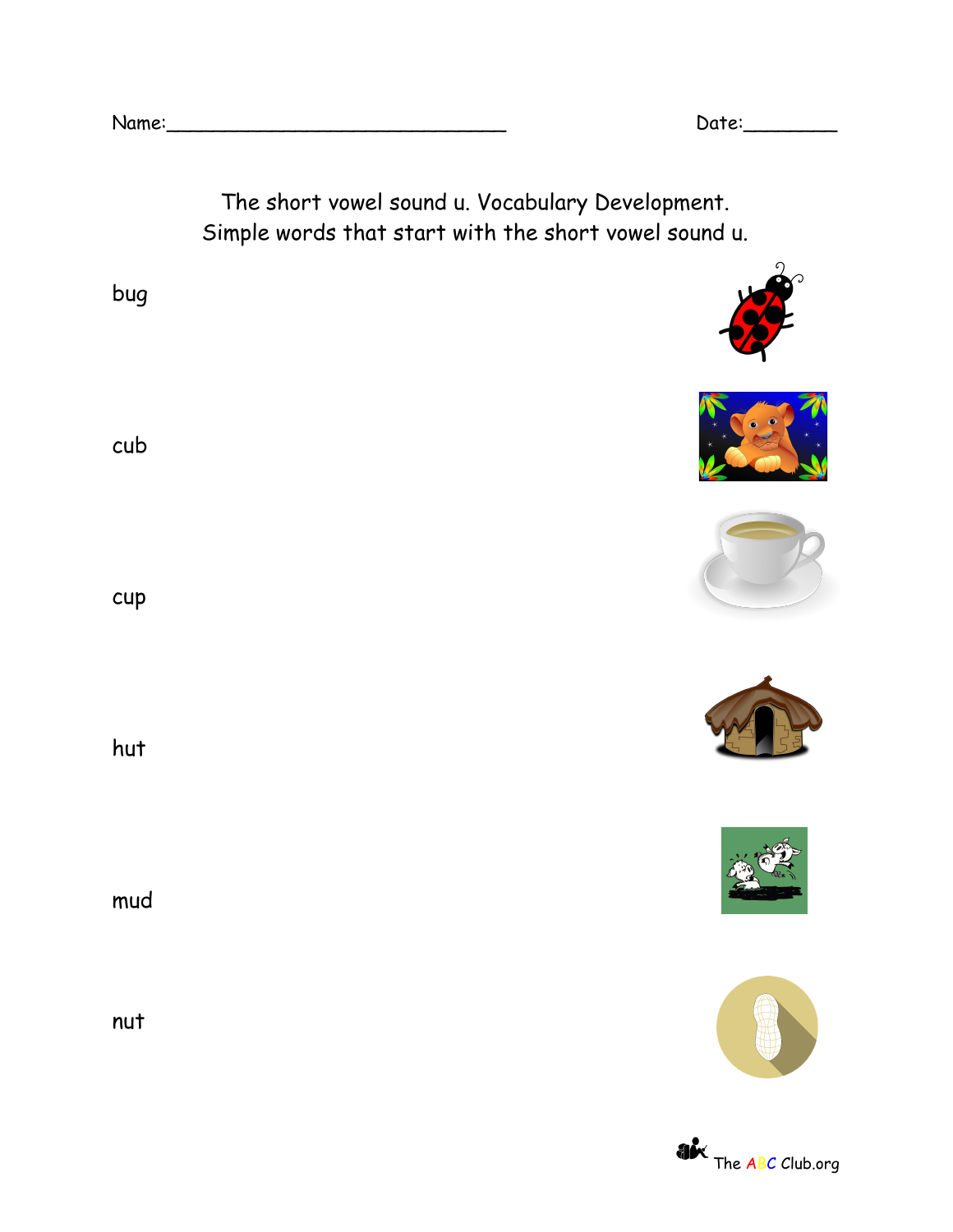## The short vowel sound u. Vocabulary Development. Draw a line from the word to the picture that matches the correct meaning.

| bug |  |
|-----|--|
| cub |  |
| cup |  |
| hut |  |
| mud |  |
| nut |  |

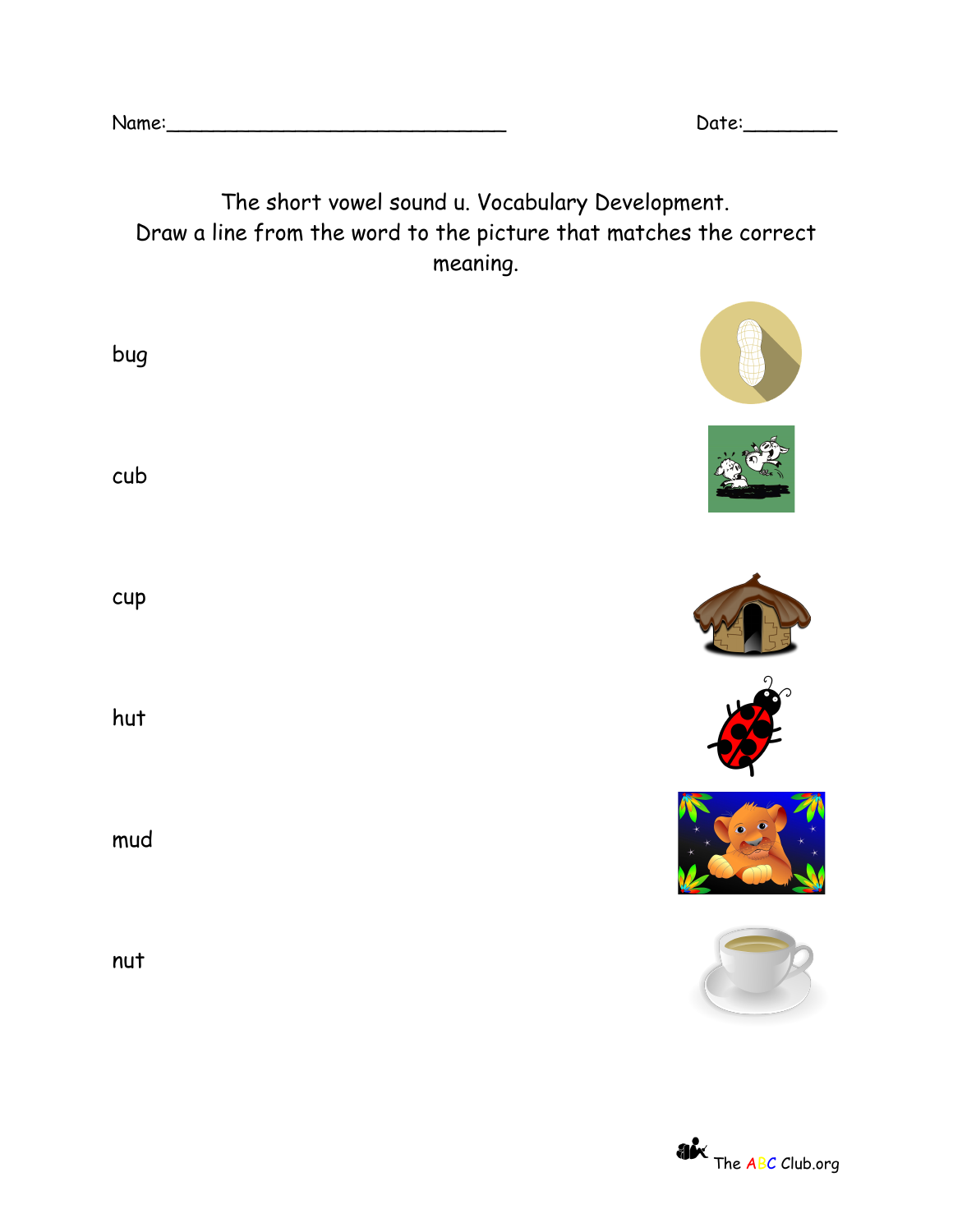The short vowel sound u. Vocabulary Development. Practice Writing the word 3x's each.

|           | $\frac{1}{2}$ bug |
|-----------|-------------------|
| $\bullet$ |                   |
|           |                   |
|           |                   |
|           |                   |
|           | nut               |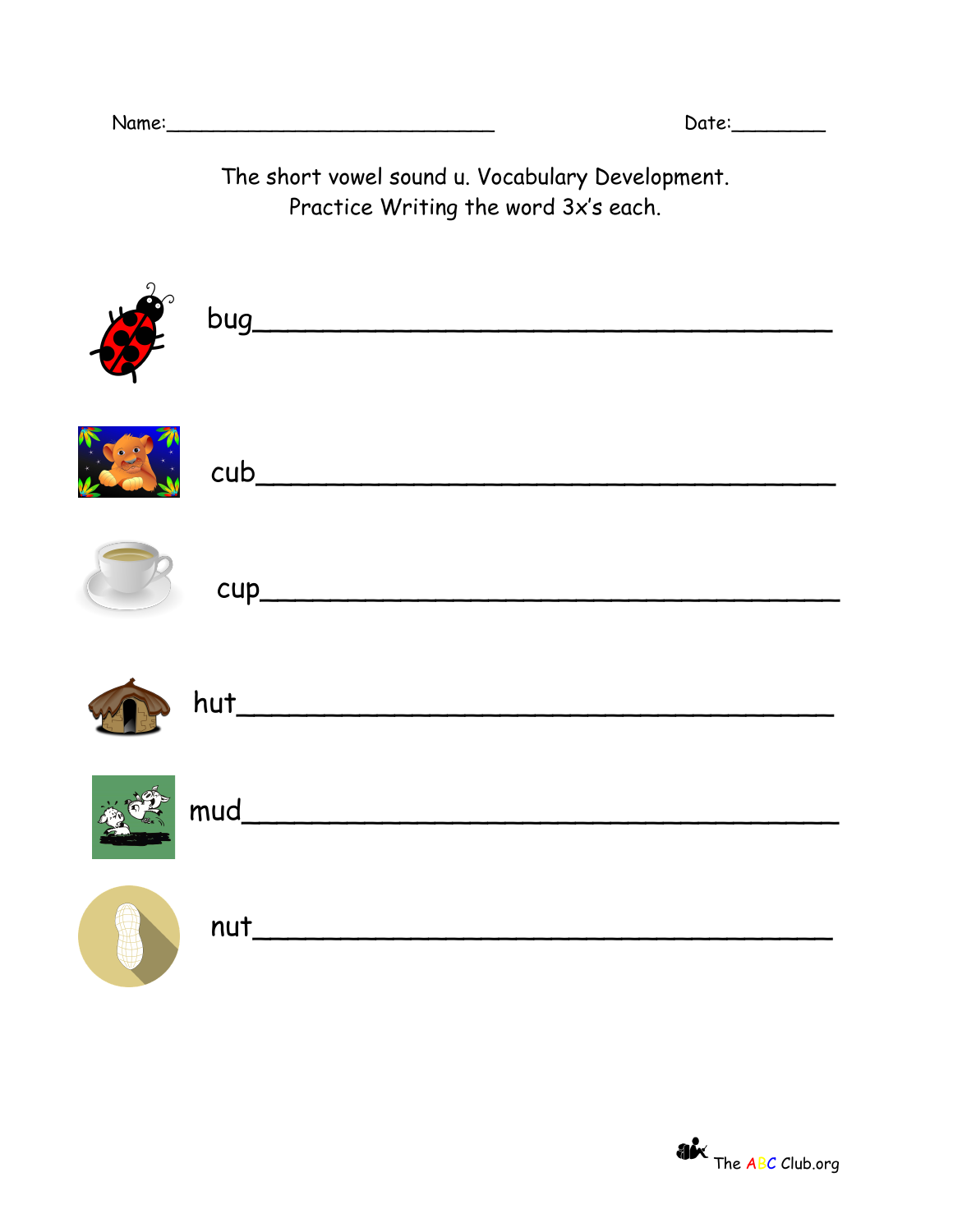The short vowel u. Vocabulary Development. Circle the words that have the short vowel u in it.



\_\_\_\_\_\_\_\_\_\_\_\_\_\_\_\_\_\_\_\_\_\_\_\_\_\_\_\_\_\_\_\_\_\_\_\_\_\_\_\_\_\_\_\_\_\_\_\_\_\_\_\_\_

Write the words you've circled: